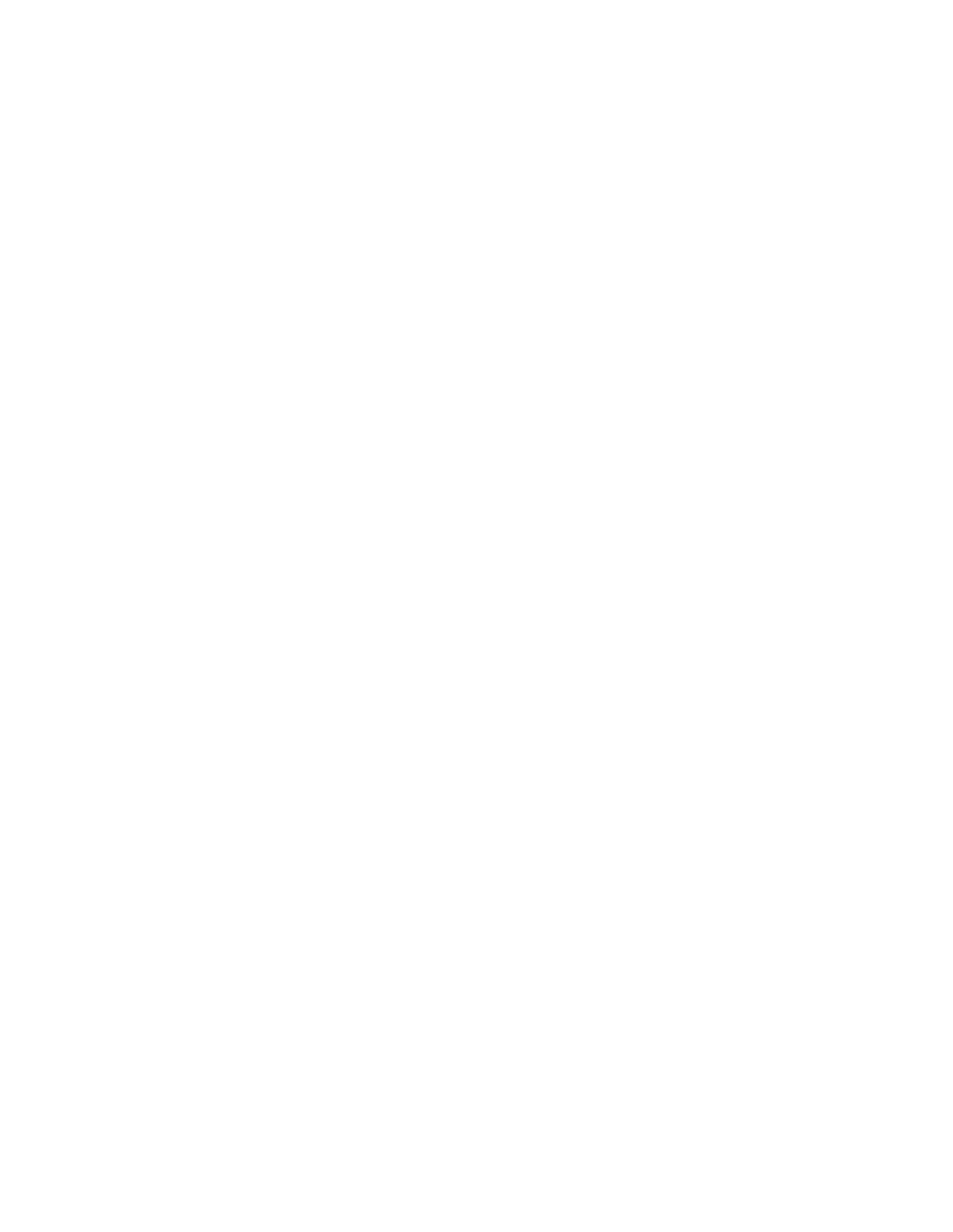## **Slides 2000-026 "FAR" VISUAL ACUITY H.O.T.V.**

#### ACUITY BOTH EYES "FAR"

- 1. Dial at 1 (Yellow) indicator.
- 2. Far Point switch illuminated.  $\clubsuit$
- 3. Right eye and Left eye switch illuminated



pre-test training demonstration card

The HOTV Preschool Test provides an effective approach for testing pre-schoolers, age 3 through first grade. Pre-schoolers can be difficult to communicate with, especially if the tester is a stranger. Stereo Optical supplies a pre-test training demonstration card to familiarize the child with the targets and the idea of the test. The tester should have the parent take a few minutes to explain to the subject that they will be looking into a box and seeing these letters. Show the child the demonstration and answer cards. Have the child compare the letters and point to each letter on the card.

QUESTION: "How many letters do you see?" Ask the child to match the letter with the card template on the outside of the vision tester.

SCORE: The answer is three. The subject must identify all THREE letters correctly to pass.

| I FFT FYF | <b>BOTH EYES</b> | RIGHT EYE |
|-----------|------------------|-----------|
|           |                  |           |

The acuity level is 20/70, which is considered acceptable binocular vision for pre-schoolers.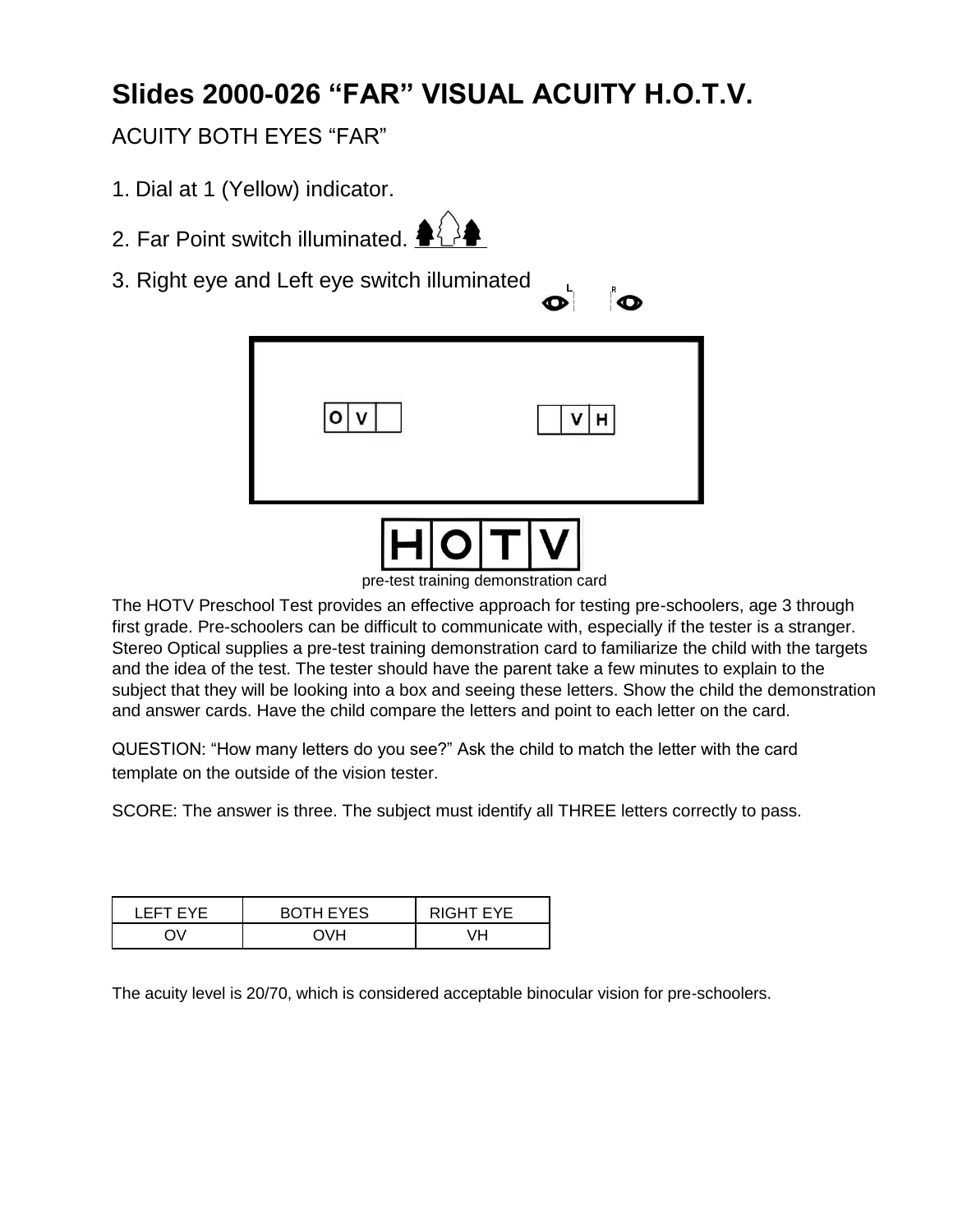## **Slides 2000-030 "FAR" VISUAL ACUITY H.O.T.V.**

#### ACUITY LEFT EYE "FAR"

- 1. Dial at 2 (Yellow) indicator.
- 2. Far Point switch illuminated.  $\triangle$
- 3. Left eye switch illuminated.  $\bullet$

| H O T V |  |  |
|---------|--|--|

pre-test training demonstration card

The HOTV Preschool Test provides an effective approach for testing pre-schoolers, age 3 through first grade. There are three HOTV slides. These tests will give a good indication of the child's acuity and binocular vision, while being fast, easy and accurate. Pre-schoolers can be difficult to communicate with, especially if the tester is a stranger. Stereo Optical supplies a pre-test training demonstration card to familiarize the child with the targets and the idea of the test. The tester should have the parent take a few minutes to explain to the subject that they will be looking into a box and seeing these letters. Show the child the demonstration and answer cards. Have the child compare the letters and point to each letter on the card.

QUESTION: "How many letters do you see?" Ask the child to match the letter with the card template on the outside of the vision tester.

SCORE: PASS or FAIL

#### ACUITY RIGHT EYE "FAR"

- 1. Dial at 2 (Yellow) indicator.
- 2. Far Point switch illuminated.  $\blacklozenge\{\}$
- 3. Right eye switch illuminated. **<sup>R</sup>**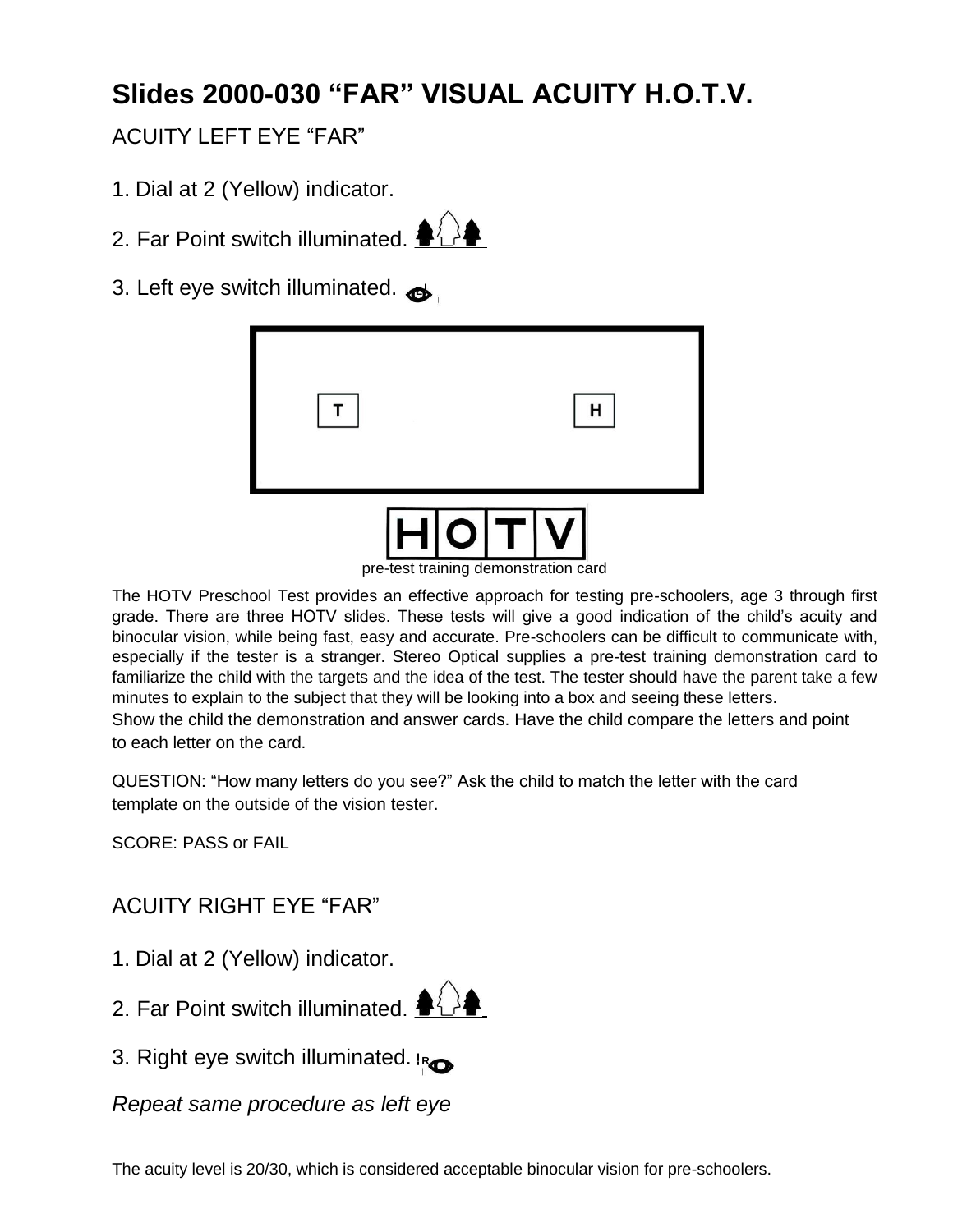## **Slides 2000-031 "FAR" VISUAL ACUITY H.O.T.V.**

#### ACUITY LEFT EYE "FAR"

- 1. Dial at 3 (Yellow) indicator.
- 2. Far Point switch illuminated.  $\clubsuit\{$  >



3. Left eye switch illuminated. **<sup>L</sup>**

| $H$ $O$ $T$ $V$ |   |
|-----------------|---|
| <b>V</b>        | T |

pre-test training demonstration card

The HOTV Preschool Test provides an effective approach for testing pre-schoolers, age 3 through first grade. There are three HOTV slides. These tests will give a good indication of the child's acuity and binocular vision, while being fast, easy and accurate. Pre-schoolers can be difficult to communicate with, especially if the tester is a stranger. Stereo Optical supplies a pre-test training demonstration card to familiarize the child with the targets and the idea of the test. The tester should have the parent take a few minutes to explain to the subject that they will be looking into a box and seeing these letters. Show the child the demonstration and answer cards. Have the child compare the letters and point to each letter on the card.

QUESTION: "How many letters do you see?" Ask the child to match the letter with the card template on the outside of the vision tester.

SCORE: PASS or FAIL

#### ACUITY RIGHT EYE "FAR"

- 1. Dial at 3 (Yellow) indicator.
- 2. Far Point switch illuminated.  $\blacklozenge\bigcirc$
- 3. Right eye switch illuminated. **<sup>R</sup>**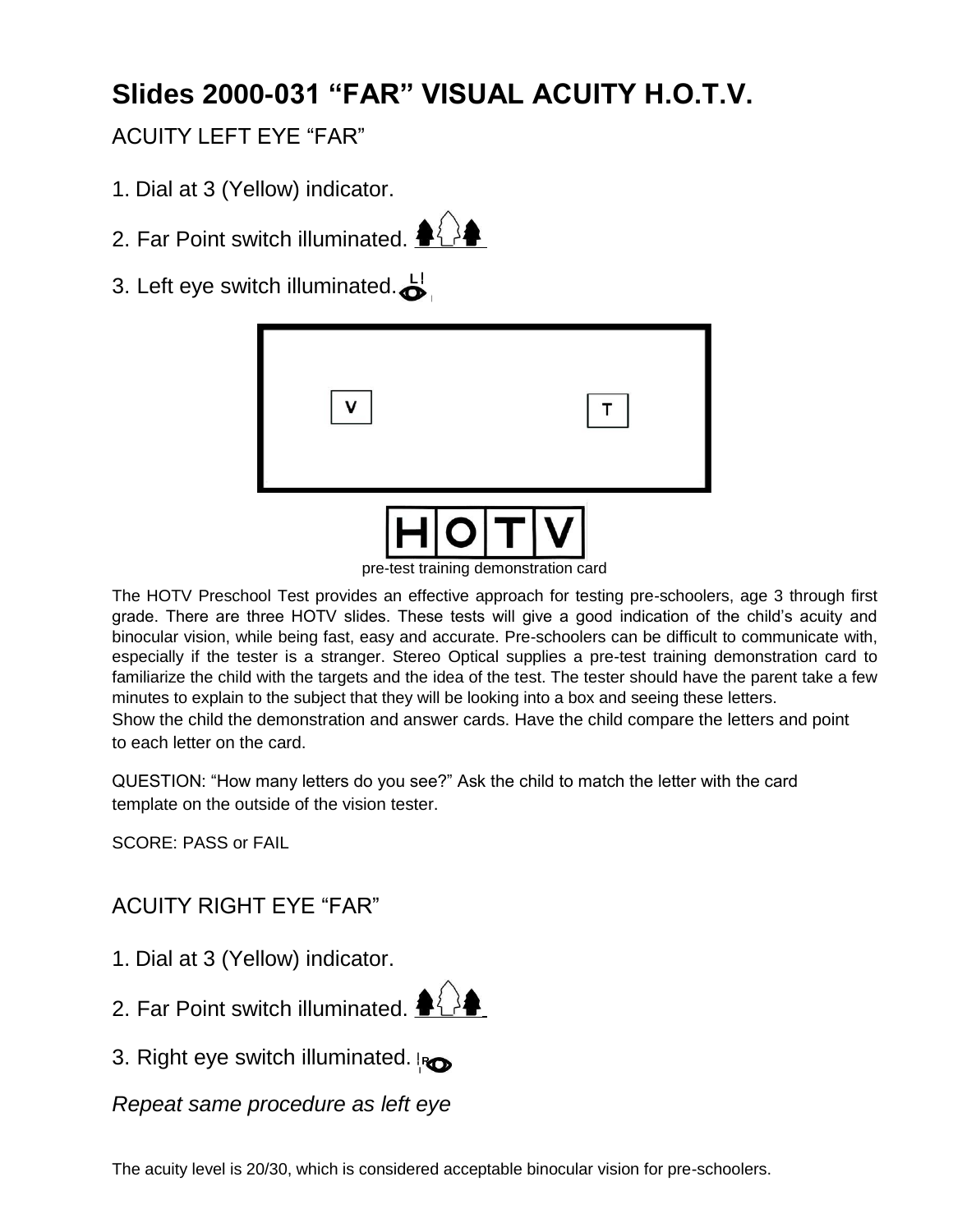## **Slides 2000-032 "FAR" VISUAL ACUITY H.O.T.V.**

#### ACUITY LEFT EYE "FAR"

- 1. Dial at 4 (Yellow) indicator.
- 2. Far Point switch illuminated.  $\langle \rangle$
- 3. Left eye switch illuminated. **<sup>L</sup>**

| н |  |
|---|--|
|   |  |



pre-test training demonstration card

The HOTV Preschool Test provides an effective approach for testing pre-schoolers, age 3 through first grade. There are three HOTV slides. These tests will give a good indication of the child's acuity and binocular vision, while being fast, easy and accurate. Pre-schoolers can be difficult to communicate with, especially if the tester is a stranger. Stereo Optical supplies a pre-test training demonstration card to familiarize the child with the targets and the idea of the test. The tester should have the parent take a few minutes to explain to the subject that they will be looking into a box and seeing these letters. Show the child the demonstration and answer cards. Have the child compare the letters and point to each letter on the card.

QUESTION: "How many letters do you see?" Ask the child to match the letter with the card template on the outside of the vision tester.

SCORE: PASS or FAIL

#### ACUITY RIGHT EYE "FAR"

- 1. Dial at 4 (Yellow) indicator.
- 2. Far Point switch illuminated.  $\clubsuit\{$  >
- 3. Right eye switch illuminated. **<sup>R</sup>**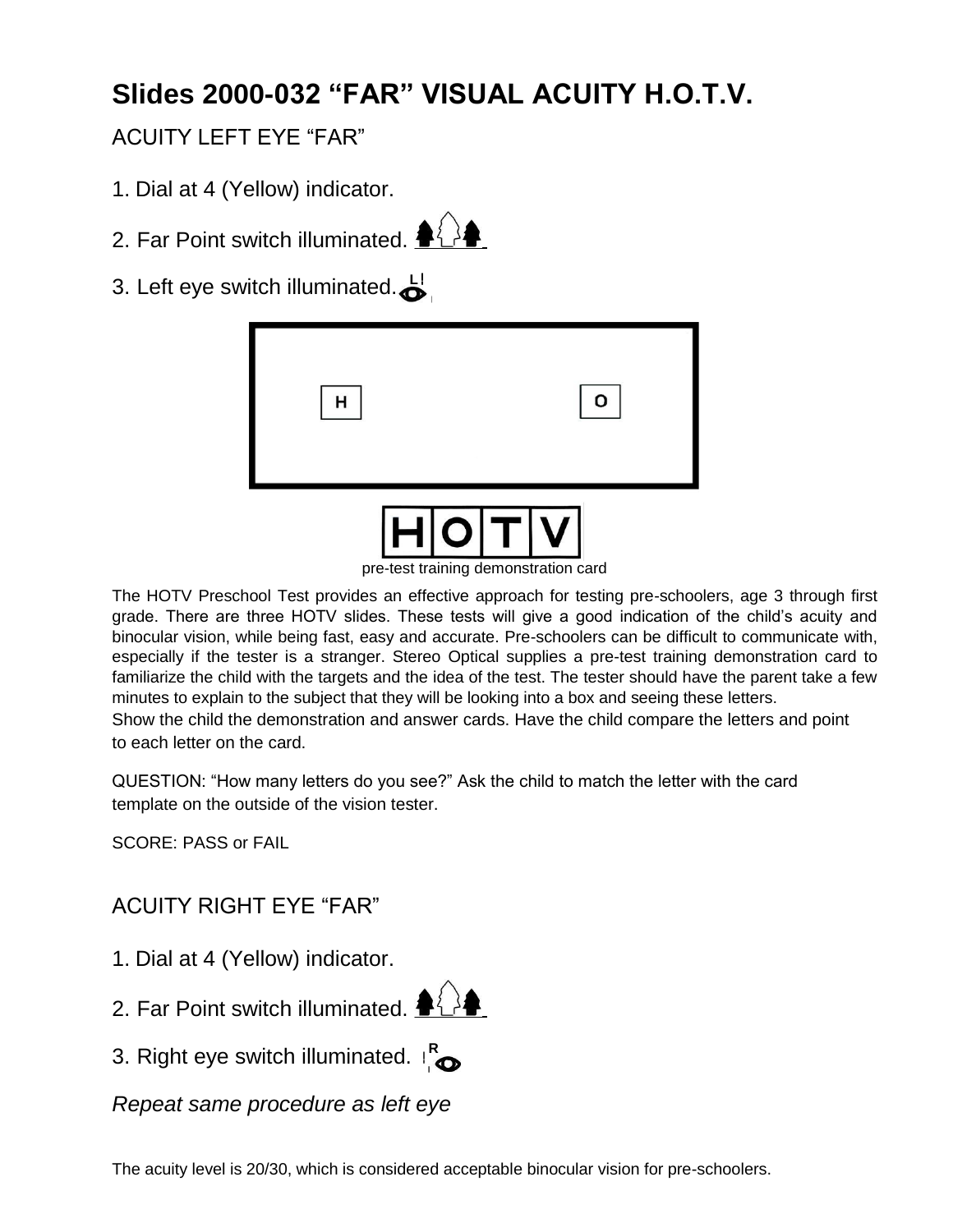## **Slide 2000-004 "FAR" VISUAL ACUITY TUMBLING "E"**

 $\{\}$ 

- 1. Dial at 5 (Yellow) indicator.
- 2. Far Point switch illuminated.

 $L$ eft Eye

**L** 3. Left eye switch illuminated.  $\bullet$ 



**20/20 20/30 20/40 20/50 20/70 20/100 20/200**

 $\blacksquare$  $\mathsf{e}% _{T}$ 

Ε

 $\blacktriangle$ 

 $\overline{\mathbf{B}}$  $\overline{c}$  $\overline{\phantom{a}}$ 



| Lui Lyu     |   |                |              |   |   |   |
|-------------|---|----------------|--------------|---|---|---|
|             |   | B              |              | R |   |   |
|             |   | $\overline{2}$ | 3            | 4 | 5 | 6 |
| Α           | R |                | $\mathsf R$  |   |   | B |
| B           | B | R              | B            |   | L | R |
| $\mathsf C$ |   |                | T            |   | R | B |
| D           | R |                | $\mathsf{T}$ |   | B |   |

| Top          |   |                |   |   |   |   |  |
|--------------|---|----------------|---|---|---|---|--|
| $\mathsf{R}$ | B | R              |   |   |   | Β |  |
|              | 1 | $\overline{c}$ | 3 | 4 | 5 | 6 |  |
| A            |   | R              | т |   | B |   |  |
| $\mathsf B$  |   |                |   | B |   | R |  |
| $\mathbf C$  |   | B              | R | R |   |   |  |
| D            | R |                | R |   |   | B |  |

QUESTION: Ask the subject to identify the direction the E's are pointing: Top, Bottom, Right or Left, in the top line, starting with the largest E. Confirm the last correct answer by having the subject read the corresponding line A,B,C, or D.

For example: The subject has read through #4 correctly, 20/40 vision. The subject should then read line B (20/40)

SCORING: The correct reading of four of the six symbols confirms 20/40 vision. Proceed to line C, a correct reading of four of the six symbols will confirm 20/30. Then proceed to line D with the same format. If read correctly, the subject has 20/20 vision.

1. Dial at 5 (Yellow) indicator.



3. Right eye switch illuminated. **R**<sub>O</sub>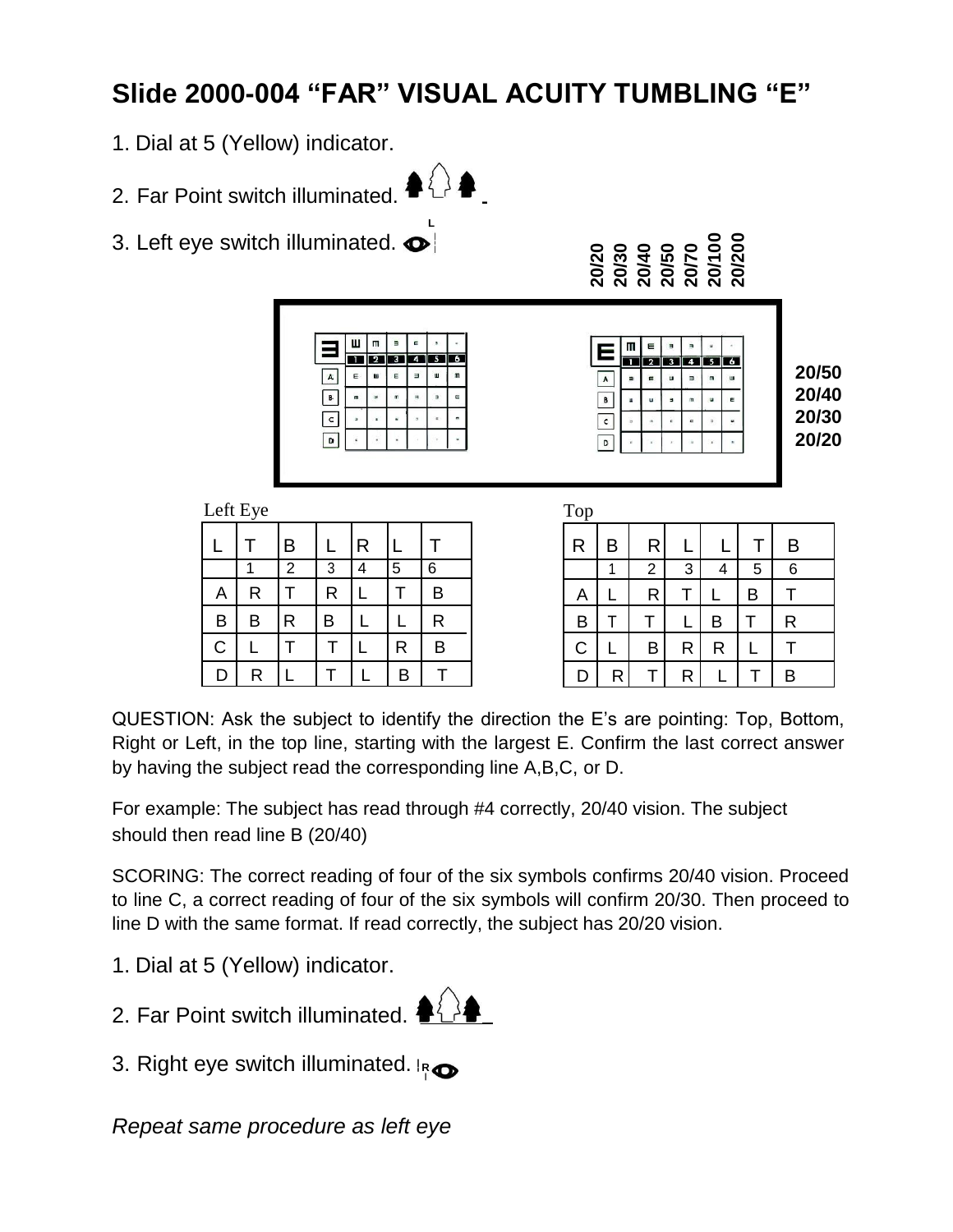#### **THE PLUS LENS SYSTEM for Slide 2000-004 "FAR" Visual Acuity Tumbling "E"**

The plus lens system tests for excessive farsightedness (hyperopia). The plus lens system supplied with this HOTV Slide Package is a plus 1.75 Diopter Lens.

Insert the lens into the slot at the top of the face plate with the label away from the subject.

A child with normal vision will **NOT** be able to read the 20/20 line through the plus lens, a **PASS**. If the child **CAN** read the 20/20 line through the plus lens, he then **FAILS** the test. The ability to clearly read 20/20 through the plus lens is abnormal and could indicate excessive farsightedness.

**This test is very important for school age children**.

#### ACUITY RIGHT EYE THROUGH PLUS LENS "FAR"

- 1. Dial at 5 (Yellow or Far) indicator.
- 2. Far Point switch illuminated.
- 3. Right eye switch illuminated.
- 4. Insert PLUS LENS into the slots on the top of vision tester.

Ask the child to read line D (20/20) If read correctly it is a FAIL, if it cannot be read correctly, a PASS.

#### ACUITY LEFT EYE THROUGH PLUS LENS "FAR"

- 1. Dial at 5 (Yellow or Far) indicator.
- 2. Far Point switch illuminated.
- 3. Left eye switch illuminated.
- 4. Insert PLUS LENS into the slots on the top of vision tester.

*Repeat the same procedure as Right Eye Plus Lens Test*

**Note: REMEMBER TO REMOVE THE PLUS LENS BEFORE STARTING THE NEXT TEST.**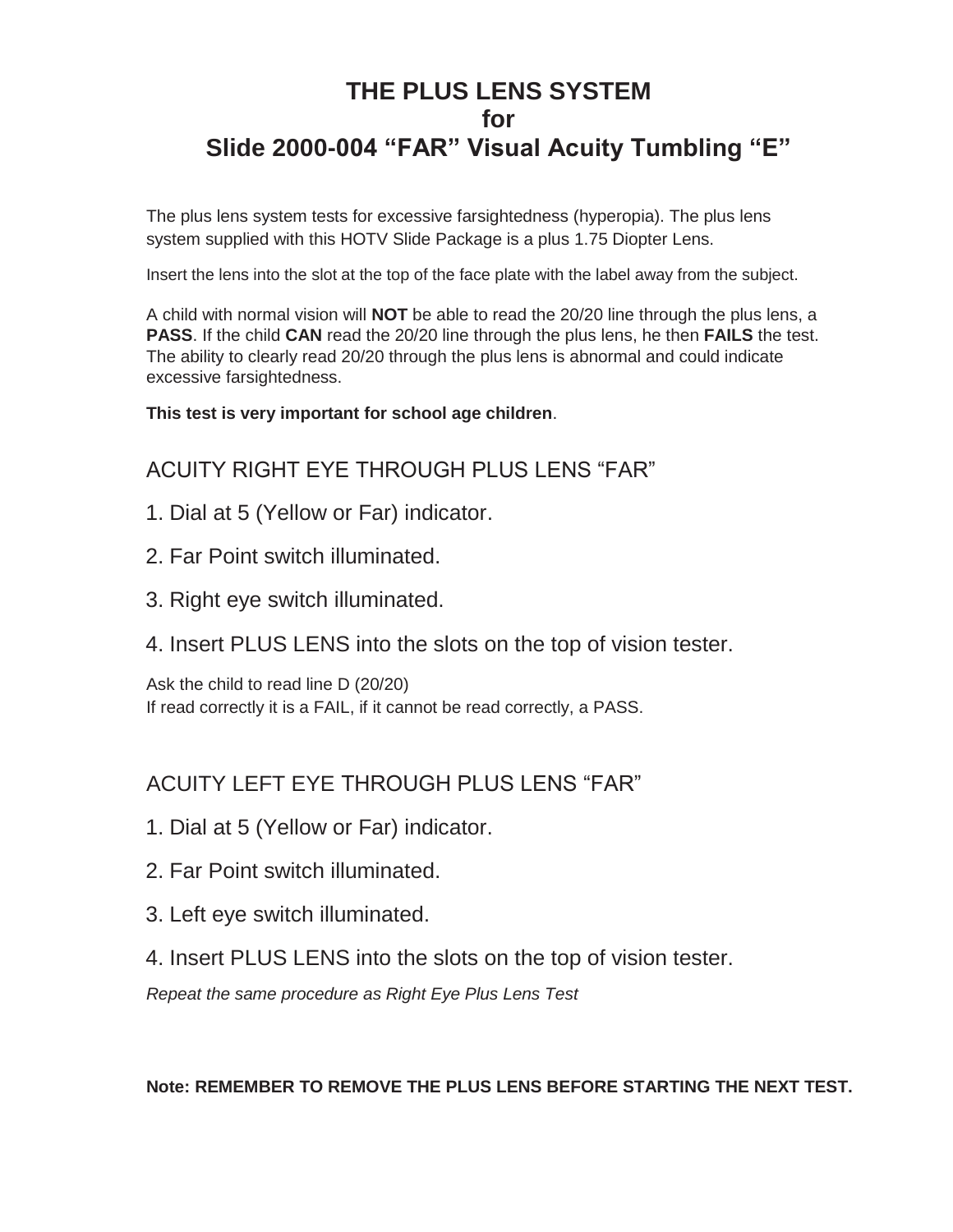## **Slide 2000-020 "FAR" MUSCLE BALANCE**

- 1. Dial at 6 (Yellow) indicator.
- 2. Far Point switch illuminated.  $\bigoplus$



3. Right eye switch illuminated. **<sup>R</sup>**



QUESTION: Do you see a box? If yes, tell the subject that a red ball will be thrown at the box, simultaneously, turn the Left eye switch ON. Ask where the ball lands, IN or OUT of the box?

SCORING: Anywhere IN the box is a PASS, OUT of the box is a FAIL.

Record the initial response.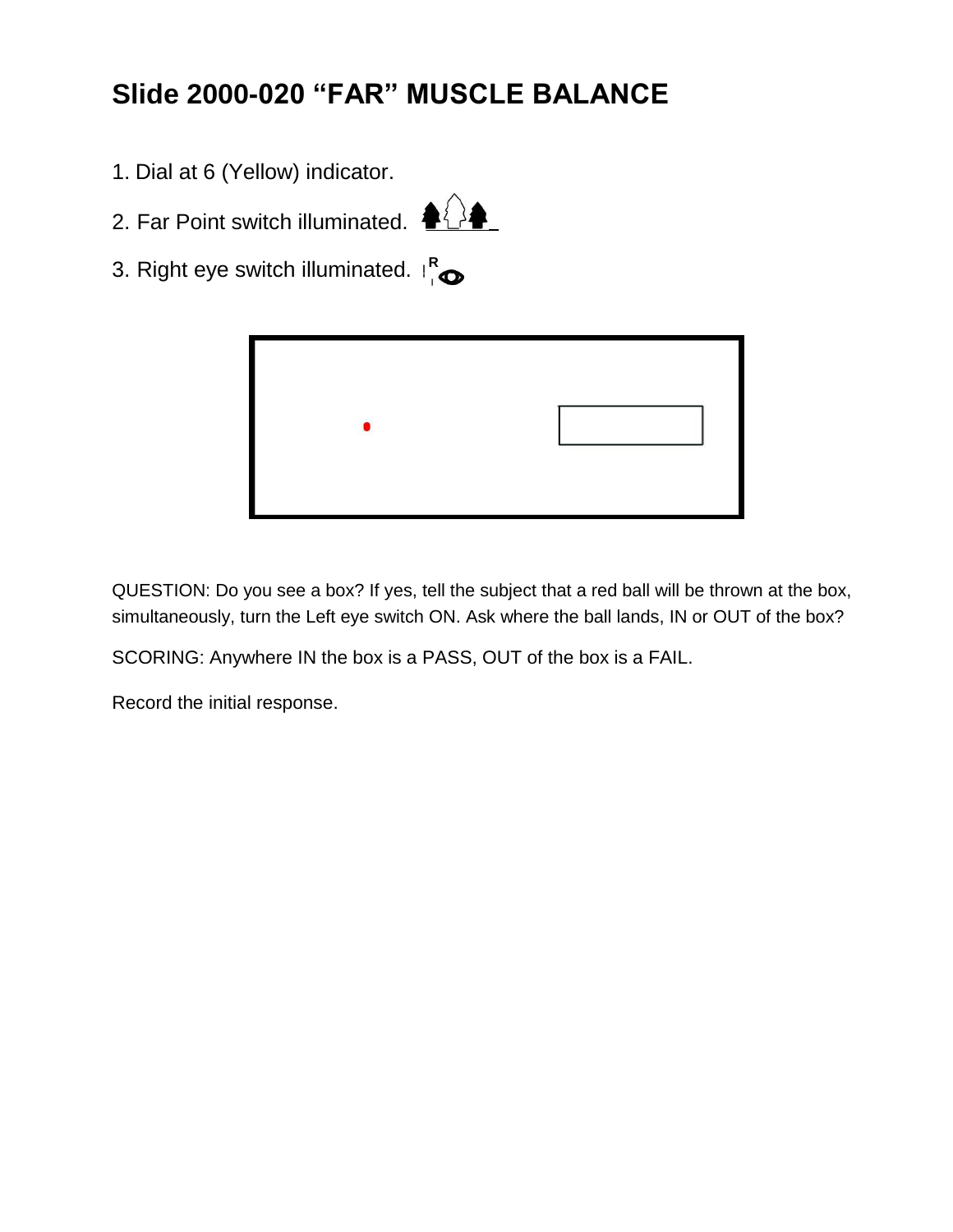### **SLIDE 2000-019 "FAR" TUMBLING "E" COLOR PERCEPTION**

- 1. Dial at 7 (Yellow) indicator.
- 2. Far Point switch illuminated.  $\langle \rangle$







This test is a screening for color perception. It will identify deficiencies, but it does not classify them. Eight Pseudo-Ishochromatic Ishihara Plates are accurately and authentically reproduced for this test. This test is set for a minimal visual acuity of 20/70. If a subject has 20/70 acuity or lower, the subject could fail the test because of low vision, not poor color perception.

QUESTION: Which way is the "E" pointing in each block? Top, Bottom, Right or Left, starting with block #1.

SCORING: (3A) A subject with normal color perception can identify the E's in each of the eight blocks.

(3B) Acceptable color perception is correctly identifying five of the eight E's. Blocks 2 and 3 are the most difficult to identify, so it is recommended to test block 1 then 4,5,6,7,8 and then come back to 2 and 3.

(3C) Any subject who fails one or more tests in blocks 1, 2, or 3 should be retested at a later date. When retested, many subjects will pass the second time. There are many normal reasons for this, such as medications, tiredness or anxiety. Retesting also makes referrals more valid.

| <b>LINE</b> |                          | $1 = R$ | $2=$ L | $3 = B$ | $4 = T$ |  |
|-------------|--------------------------|---------|--------|---------|---------|--|
| <b>LINE</b> |                          | $5 = B$ | $6=$ L | $7 = T$ | $8=$ R  |  |
|             | Left, Right, Top, Bottom |         |        |         |         |  |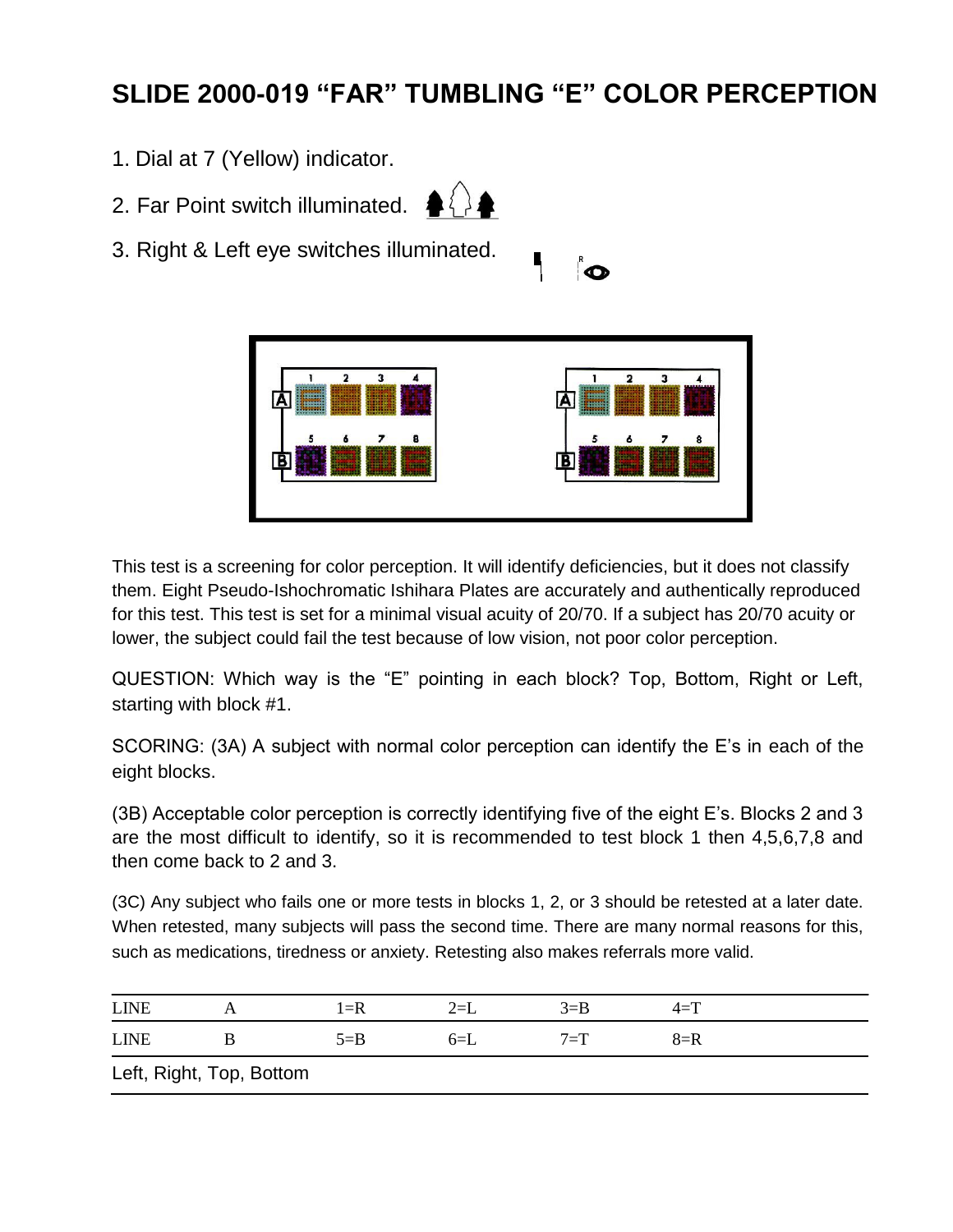#### **Slide 2000-022 "NEAR" MUSCLE BALANCE**

- 1. Dial at 8 (Blue) indicator.
- 2. Near Point switch illuminated.

3. Right eye switch illuminated. **<sup>R</sup>**



Question: "Do you see a box?" If yes, tell the subject that a red ball is being thrown at the box, simultaneously, illuminate the Left Eye switch. Ask, "Where does the ball land, IN or OUT of the box?" Anywhere in the box is a PASS, outside the box is a FAIL.

SCORING: Anywhere IN the box is a PASS. OUT of the box is a FAIL. Record the initial response.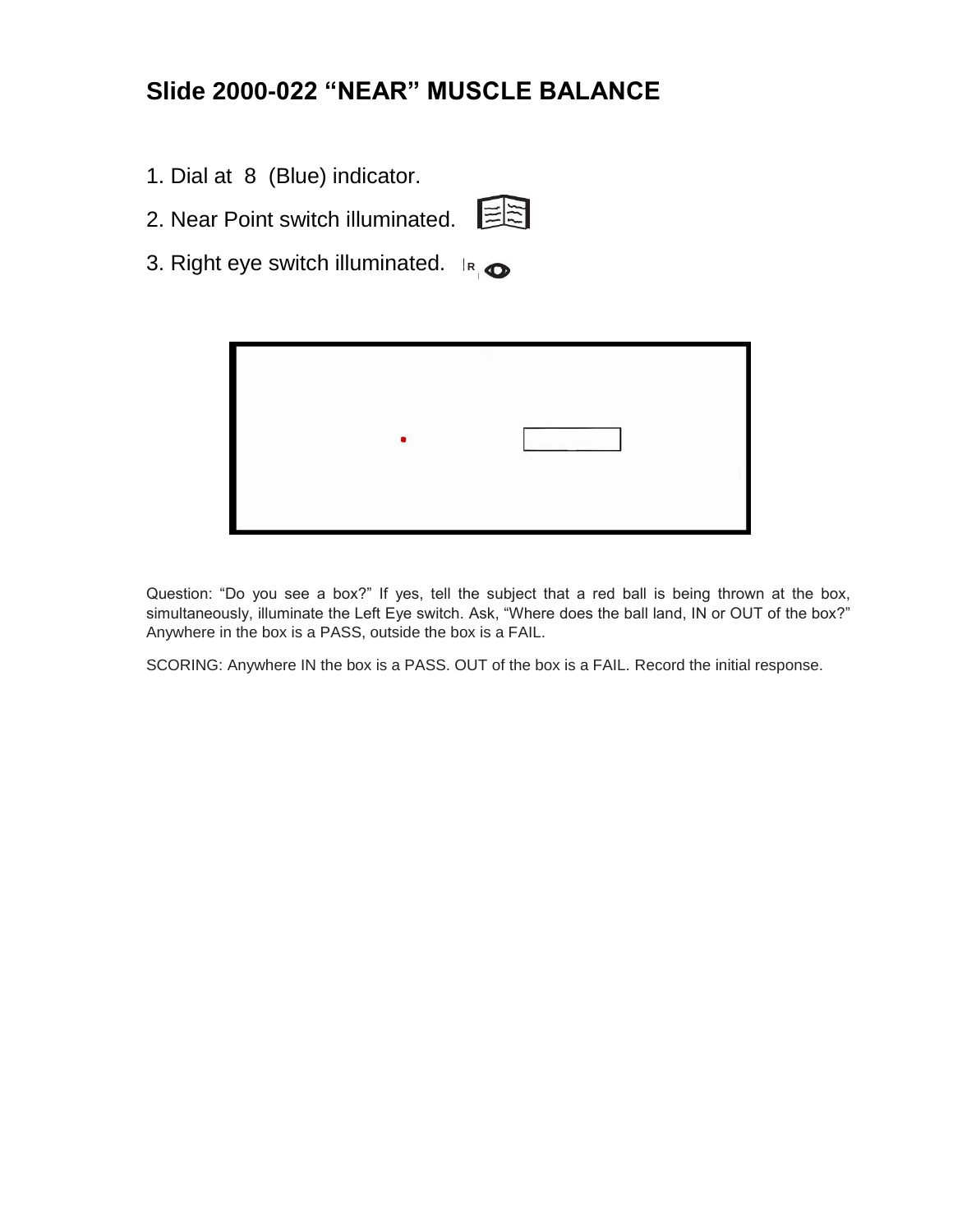## **Slide 2000-003 "FAR" VISUAL ACUITY LETTERS**

- 1. Dial at 9 (Yellow) indicator.
- 2. Far Point switch illuminated.  $\langle \,\rangle$



3. Right and Left eye switches illuminated.

| .R<br>ı |
|---------|
|         |

|                         |                 | ⊡ZN∣RO           |  |                | <b>ROHK</b>         |              |
|-------------------------|-----------------|------------------|--|----------------|---------------------|--------------|
| $\overline{2}$          | <b>RKS</b>      | <b>HNC</b>       |  | $\overline{2}$ | <b>HNC</b>          | ZOD          |
| 3                       | HODV            | <b>SKZO</b>      |  | 3              | <b>SKZO</b>         | <b>RNDS</b>  |
| $\overline{\mathbf{4}}$ | ZROD            | <b>NSCH</b>      |  | $\overline{4}$ | <b>NSCH</b>         | <b>VZKN</b>  |
| $\overline{\mathbf{5}}$ | KHSC            | $0Z$ N R         |  | 5              | 0 Z N R             | D N V C      |
| 6                       | <b>ONR 2 V</b>  | <b>D K H G B</b> |  | 6              | 0 1 1 0 3           | <b>HOSON</b> |
| 7                       | in.<br>$46 - 4$ | $x - x - x + 1$  |  | $\overline{z}$ | $x - 1 - 1 - 1 = 0$ | $    +$ $ +$ |

QUESTION: How many columns of letters do you see?

SCORING: The answer is 3. Ask the subject to read line 5 completely. If this is correct, proceed to line 6, if correct proceed to line 7, if correct, the subject has 20/20 vision or better, at FAR point for the right eye, left eye and both eyes together. The correct scoring key is printed on the record form.

Two or more letters incorrectly identified on any line (3 to 7) is considered a FAIL for that acuity level IN THAT COLUMN. A different acuity reading for each column is possible. The center column is critical because this is the binocular acuity test, while the right and left columns are monocular acuity tests.

Some binocular irregularities that can occur are:

- 1.Either right or left column appears fuzzy or blurred.
- 2.A complete lack of targets in either right or left column will indicate a vision problem.
- 3.An intermittent disappearance of targets in either the right or left column.
- 4. Failure to fuse the right and left eye area of the slide into three columns of letters.

A monocular acuity test can be administered on the right or left eye by switching off the eye not being tested. When testing only one eye, the subject will only see two columns of letters.

|              | <b>LINE/ACUITY</b> | <b>LEFT EYE</b> | <b>BOTH EYES</b> | <b>RIGHT EYE</b> |
|--------------|--------------------|-----------------|------------------|------------------|
| 1            | 20/200             | Z N             | R O              | H K              |
| $\mathbf{2}$ | 20/100             | <b>RKS</b>      | HNC              | ZOD              |
| 3            | 20/70              | HCDV            | SKZO             | RNDS             |
| 4            | 20/50              | ZROD            | NSCH             | VZKN             |
| -5           | 20/40              | KHSC            | OZNR             | DNVC             |
| 6            | 20/30              | ONRZV           | DKHCS            | KDSON            |
|              | 20/20              | SDCHN           | VRZKO            | HSNRD            |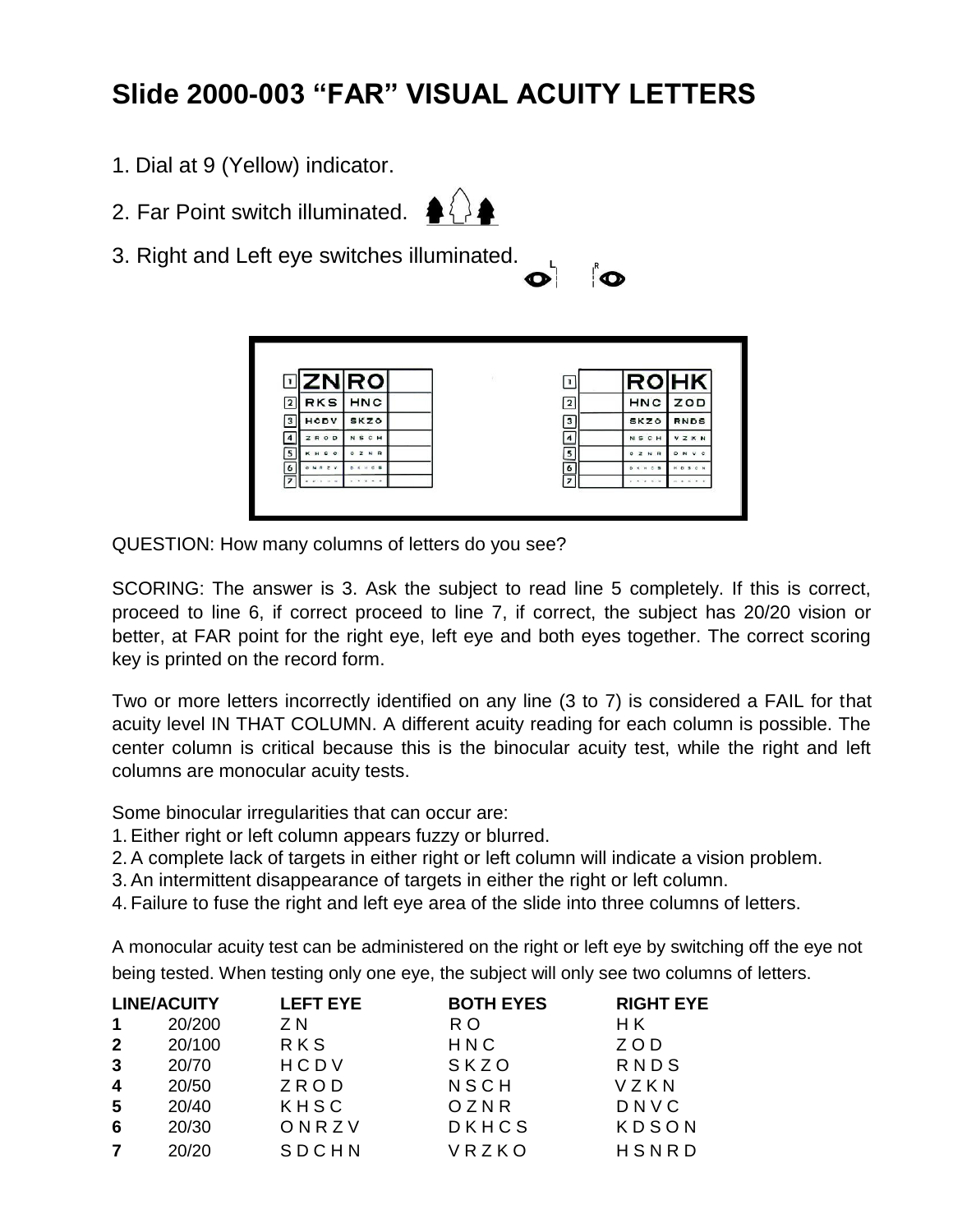## **Slide 2000-012 "FAR" LATERAL PHORIA**

- 1. Dial at 10 (Yellow) Indicator.
- 2. Far Point switch illuminated.  $\blacklozenge\downarrow\downarrow\downarrow\downarrow$
- 3. Right Eye switch illuminated. **<sup>R</sup>**



This test measures the relative posture of the eyes in the lateral plane. The left eye sees a musical staff with a prominent arrow. The right eye sees numbered notes. With both eyes open, the subject will fuse the notes onto the staff. The arrow should point to the musical note #8.

QUESTION: Do you see a series of musical notes? If yes, ask how many.

SCORING: The answer is 15. Tell the subject that a musical staff with a white arrow will appear. Simultaneously, turn the LEFT eye switch ON and ask which note the arrow is pointing to. The subject's initial response is the answer you are looking for. The arrow pointing to #8 is ideal, or orthophoric, pointing between 3.5 and 12.5 is the accepted norm. 1 to 8 indicates esophoria, 8 to 15 indicates exophoria. Each number represents one prism diopter of power.

NOTE: This test cannot be given to a subject with vision in only one eye. This is a binocular test only.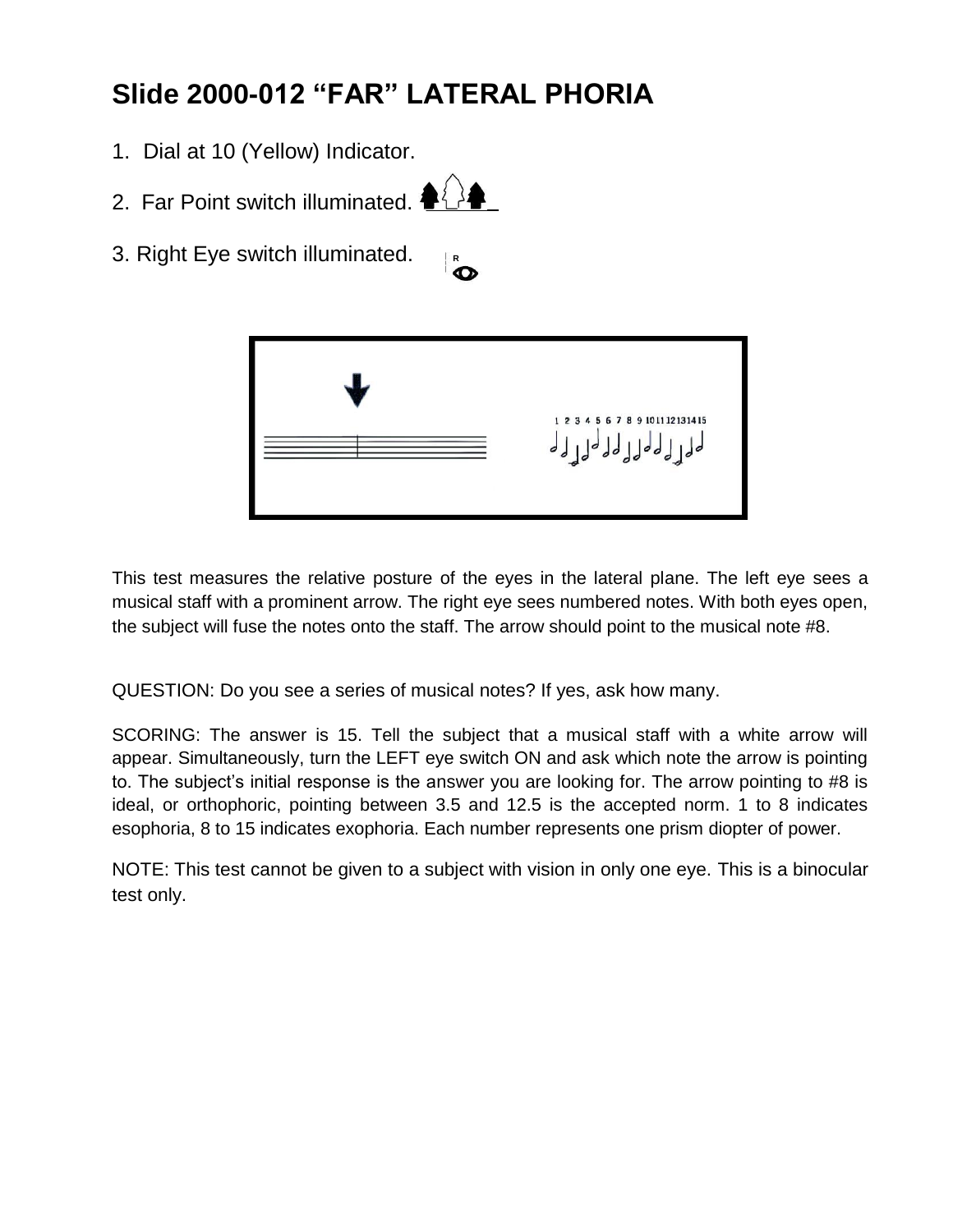## **Slide 2000-025 "FAR" VERTICAL PHORIA**

- 1. Dial at 11 (Yellow) indicator.
- 2. Far Point switch illuminated. $\triangleq$
- 3. Right Eye switch illuminated. **<sup>R</sup>**



This test measures how the eyes work together on the vertical plane. Musical notes are seen with the right eye, the series of red dashes with the left. Record the number of the notes through which the red line passes. The note precisely across from the red line is #4.

QUESTION: "Do you see a series of musical notes?" If yes, ask "How many?"

SCORING: Get the subject's initial response. The answer is 7. Tell the subject a red broken line will appear. Simulataneously turn the LEFT eye switch ON.

QUESTION: "The line crosses the round part of which note?"

SCORING: The red broken line passing through note #4 is ideal or orthophoric. Anywhere from 2.5 to 5.5 is the accepted norm. If the subject complains of movement, ask where the line was first seen.

Each number represents one half prism Diopter of power, 1 to 4 indicates left hyerphoria, 4 to 7 indicates right hyperphoria.

NOTE: Do not give this test to a subject with vision in only one eye. This is a binocular test. It requires both eyes open at the same time.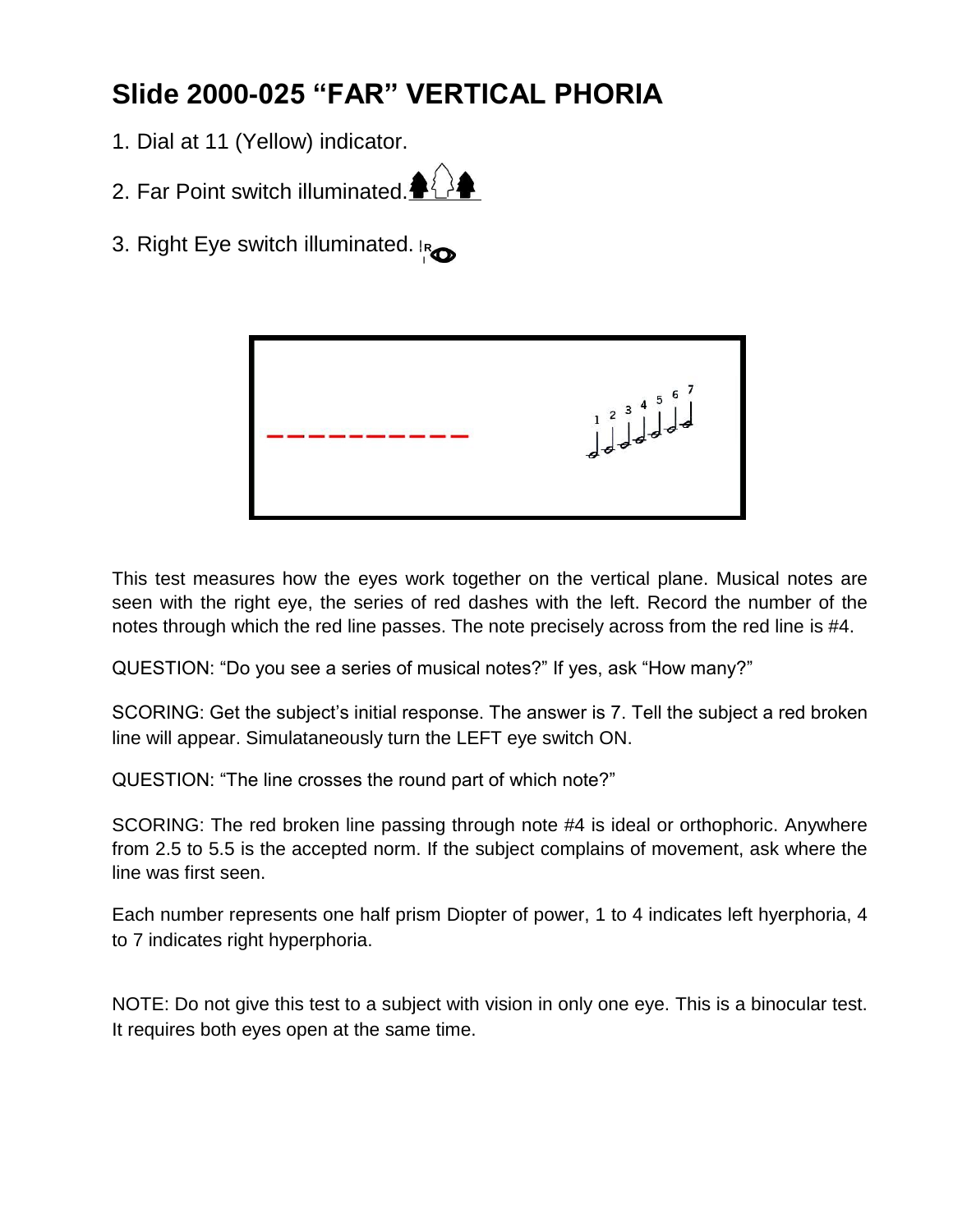## **Slide 2000-007 "NEAR" VISUAL ACUITY LETTERS**

- 1. Dial at 12 (Blue) indicator.
- 2. Near Point switch illuminated.



3. Right and Left eye switches illuminated.

| R,<br>D<br>-<br>۰<br>٦., |
|--------------------------|
|                          |

|                                 | <b>SVC NRK</b> | ⊡             |                 | NRK HZO     |  |
|---------------------------------|----------------|---------------|-----------------|-------------|--|
| 2<br>RNZH                       | DOKV           | $\sqrt{2}$    |                 | DOKY CSZN   |  |
| $\overline{\mathbf{3}}$<br>ckvp | SN ZR          | $\Box$        |                 | SNZR DONC   |  |
| ⊡                               | YMNN ODER      | ▣             |                 | 005X NZCS   |  |
| ⊡<br>                           | $x = 0, 0, 1$  | $\frac{5}{6}$ | 8.22.9.7        | $2.8 + n.4$ |  |
| ⊡<br>49-14039-1-120-2           | ACROSS FOR     |               | $-1.414144.741$ | 4.4043878   |  |

QUESTION: How many columns of letters do you see?

SCORING: The Answer is 3. Ask the subject to read line 4 completely. If correct, proceed to line 5, if correct, proceed to line 6. If line 6 is correct, the subject has 20/20 vision or better at NEAR point for the right eye, left eye, and both eyes together. The correct scoring key is printed on the record form.

Two or more letters incorrectly identified on line (3 to 6) is considered a FAIL for that acuity level IN THAT COLUMN. A different acuity reading for each column is possible.The center column is critical because this is the binocular acuity test, while the right and left columns are monocular acuity tests.

Some binocular irregularities that can occur are:

- 1.Either right or left column appears fuzzy and blurred.
- 2.A complete lack of targets in either right or left column will indicate a vision problem.
- 3.An intermittent disappearance of targets in either the right or left column.
- 4. Failure to fuse the right and left eye area of the slide into three columns of letters.

A monocular acuity test can be administered on the right or left eye by switching off the eye not being tested. When testing only one eye, the subject will only see two columns of letters.

|   | <b>LINE/ACUITY</b> | <b>LEFT EYE</b> | <b>BOTH EYES</b> | <b>RIGHT EYE</b> |
|---|--------------------|-----------------|------------------|------------------|
|   | 20/100             | SVC             | NRK              | HZO              |
|   | 20/70              | RNZH            | DOKV             | CSZN             |
| 3 | 20/50              | CKVD            | SNZR             | DOHC             |
| 4 | 20/40              | VHRN            | ODSK             | NZCS             |
| 5 | 20/30              | HSKRC           | NZDOV            | ZSHNK            |
|   | 20/20              | ZONVR           | HCSKD            | VKCDS            |